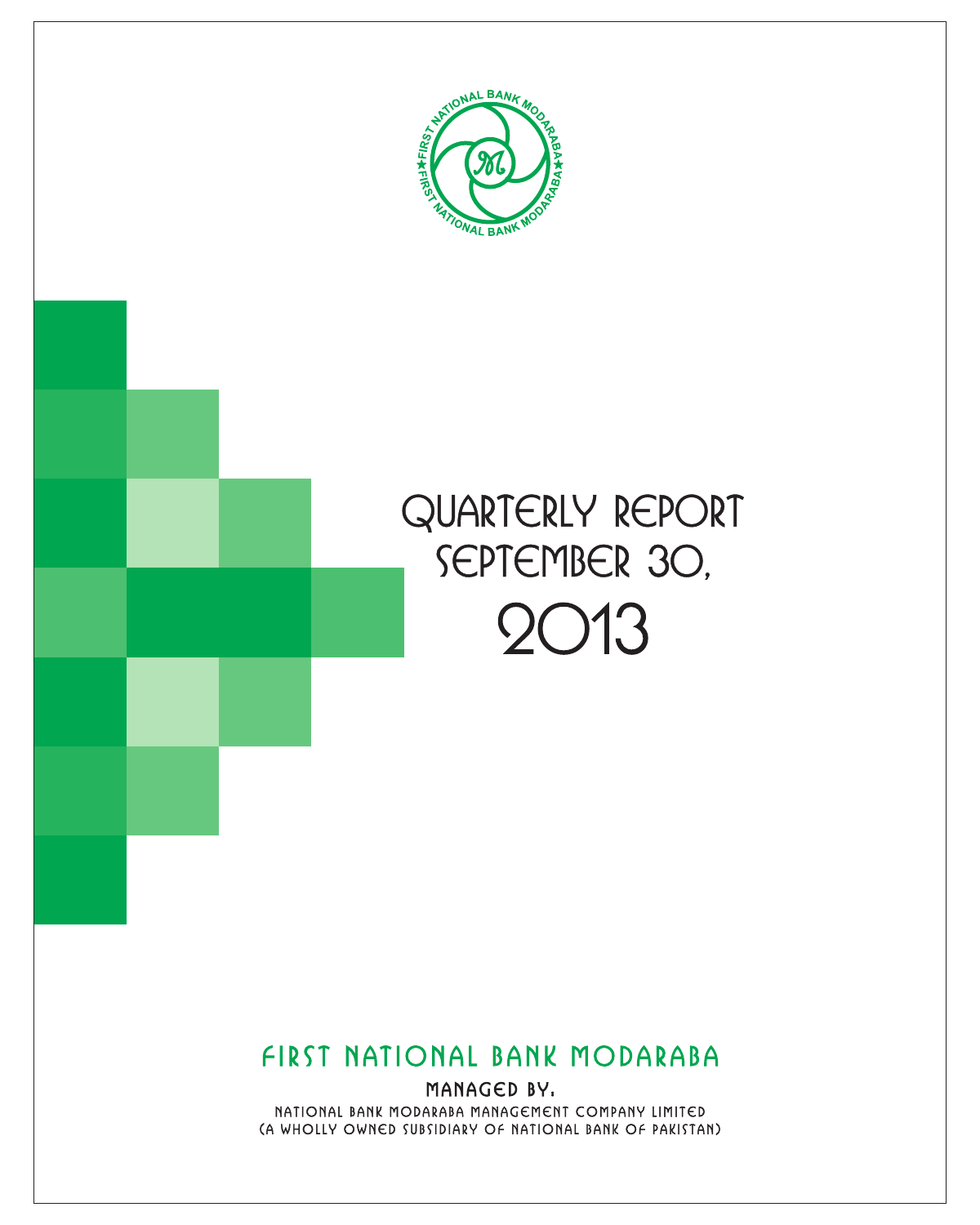# First National Bank Modaraba

*September 30, 2013*

# **CONTENTS**

| Corporate Information                                          | 2  |
|----------------------------------------------------------------|----|
| Directors' Report                                              | 3  |
| Condensed Interim Balance Sheet                                | 4  |
| Condensed Interim Profit and Loss Account                      | 5. |
| Condensed Interim Statement of Comprehensive Income            | 6  |
| Condensed Interim Cash Flow Statement                          | 7  |
| Condensed Interim Statement of Changes in Equity               | 8  |
| Notes to the Condensed Interim un-audited Financial Statements | 9  |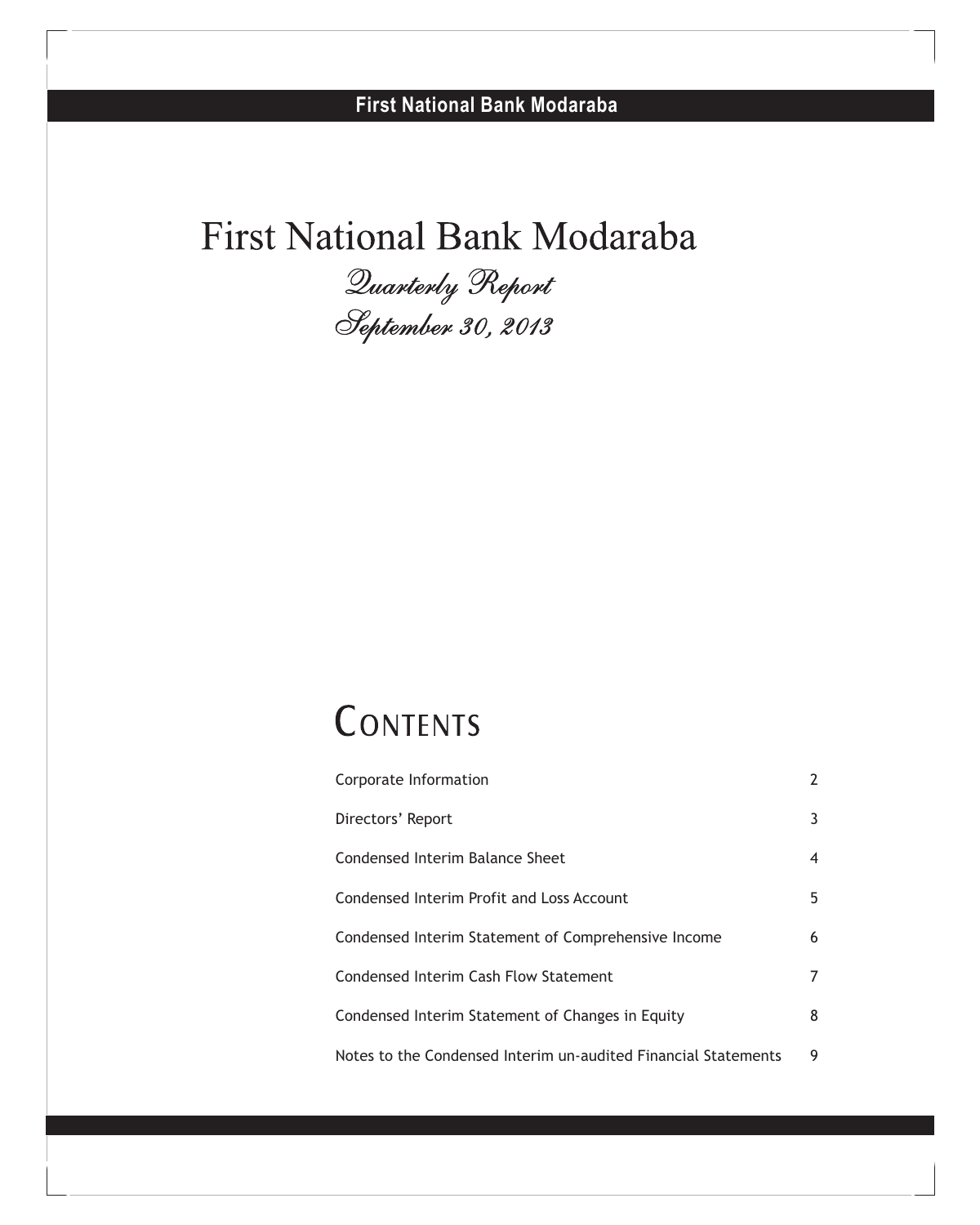# **CORPORATE INFORMATION**

| <b>Board of Directors</b>                            | Mr. Zubair Haider Shaikh<br>Mr. Wajahat A. Baqai<br>Mr. Khawaja Waheed Raza<br><b>Syed Mustafa Kamal</b><br><b>Mr. Jamal Nasim</b><br>Mr. Sadig-ul-Huda<br>Mr. Javaid Sadiq                                                                                                             | Chairman<br>Director<br>Director<br>Director<br>Director<br>Director<br><b>Chief Executive Officer</b> |
|------------------------------------------------------|-----------------------------------------------------------------------------------------------------------------------------------------------------------------------------------------------------------------------------------------------------------------------------------------|--------------------------------------------------------------------------------------------------------|
| Shari'ah Advisor                                     | Mufti Abdul Sattar Laghari                                                                                                                                                                                                                                                              |                                                                                                        |
| Chief Financial Officer/<br><b>Company Secretary</b> | Mr. Abbas Azam                                                                                                                                                                                                                                                                          |                                                                                                        |
| Audit Committee                                      | <b>Mr Jamal Nasim</b><br>Mr. Wajahat A. Baqai<br>Mr. Khawaja Waheed Raza                                                                                                                                                                                                                | Chairman<br>Member<br>Member                                                                           |
| Head of Internal Audit                               | Mr. Ali Abbass                                                                                                                                                                                                                                                                          |                                                                                                        |
| HR & Remuneration<br>Committee                       | Mr. Khawaja Waheed Raza<br>Mr. Wajahat A. Baqai<br><b>Syed Mustafa Kamal</b><br>Mr. Sadiq-ul-Huda                                                                                                                                                                                       | Chairman<br>Member<br>Member<br>Member                                                                 |
| Auditors                                             | Horwath Hussain Chaudhury & Co.<br>(A member firm of Crowe Horwath International)                                                                                                                                                                                                       |                                                                                                        |
| <b>Bankers</b>                                       | <b>National Bank of Pakistan</b><br><b>Bank Alfalah Limited</b><br>Al Baraka Islamic Bank<br><b>Habib Bank Limited</b><br><b>Allied Bank Limited</b><br><b>MCB Bank Limited</b><br><b>First Women Bank Limited</b><br><b>Bank Islami Pakistan Limited</b><br><b>United Bank Limited</b> |                                                                                                        |
| Legal Advisor                                        | <b>Cornelius Lane &amp; Mufti</b><br><b>Advocates and Solicitors</b><br><b>Nawa-i-Waqt House</b><br>4 - Shahrah-e-Fatima Jinnah, Lahore<br>Tel.: 36360824, Fax: 36303301                                                                                                                |                                                                                                        |
| <b>Shares Registrar</b>                              | <b>Hameed Majeed Associates (Pvt.) Limited</b><br>H. M. House, 7 - Bank Square, Lahore<br>Tel: 37235081-2, Fax: 37358817                                                                                                                                                                |                                                                                                        |
| <b>Registered Office</b>                             | 5th Floor, NBP RHQs Building,<br>26 - McLagon Road, Lahore<br>Tel: 042-99211200, Fax: 042-99213247<br>URL: http://www.nbmodaraba.com<br>E-mail: info@nbmodaraba.com                                                                                                                     |                                                                                                        |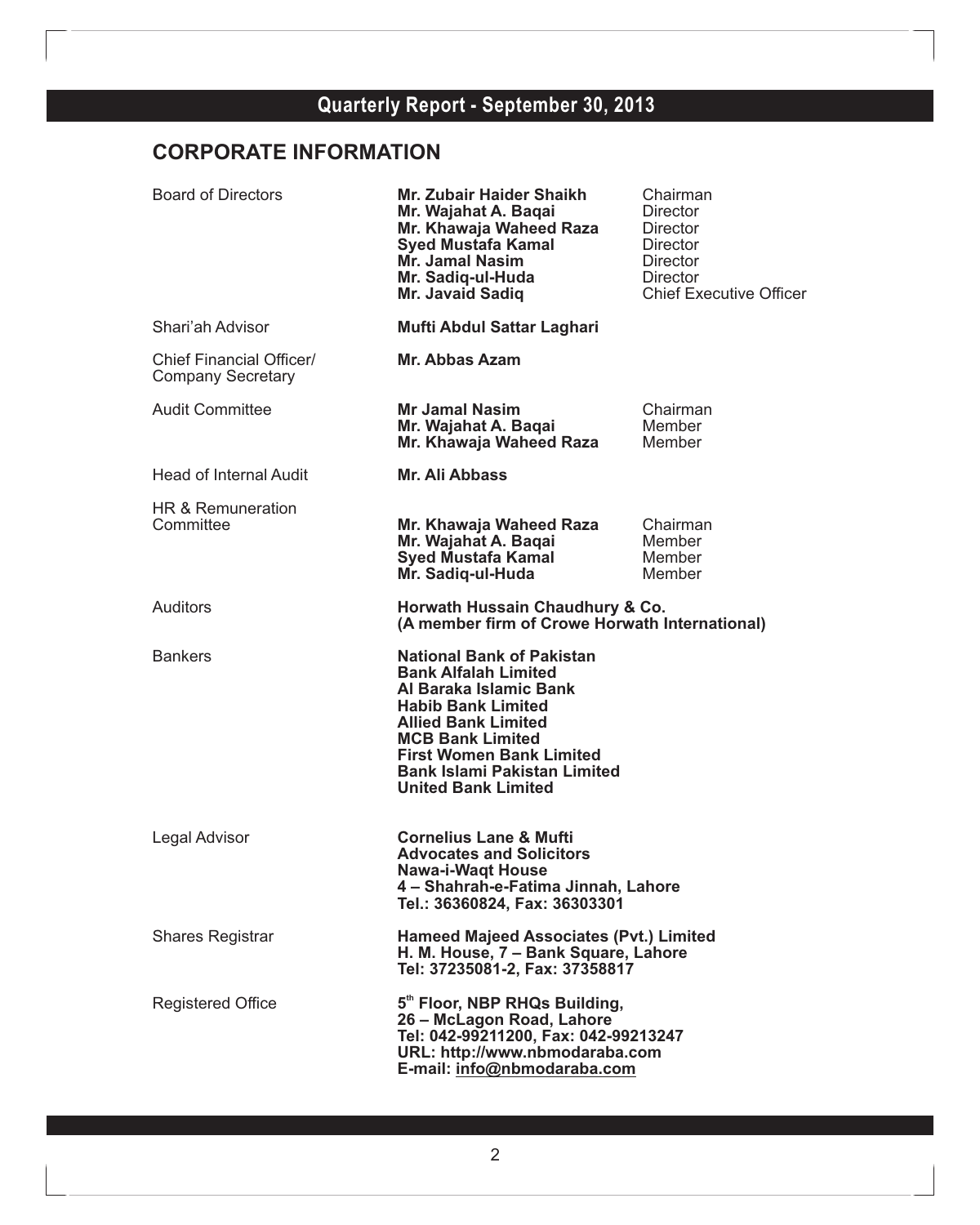# **Directors' Report**

On behalf of the Board of Directors of National Bank Modaraba Management Company Limited (NBMMCL), the Management Company of First National Bank Modaraba (FNBM), I am pleased to present the quarterly report, together with unaudited financial statements of FNBM for the quarter ended September 30, 2013.

After entering into a consolidation phase last year, FNBM made an even start in the first quarter of the current financial year, as is evident from the following financial figures:

|                          | Rupees      |
|--------------------------|-------------|
| Operating revenue        | 154,369,698 |
| Operating expenses       | 153,193,460 |
| Net Profit               | 1,058,614   |
| Earnings per certificate | 0 Q4        |

During the quarter under review FNBM booked new leases amounting to Rs.87 Millions, as a result able to maintain the balance sheet footing at Rs.1.915 billions.

The Modaraba generated total income of Rs.154 Millions in the quarter under review as compared to Rs.141 Million in the corresponding period last year. The reason being the increase in rental income as a result of increase in ijarah investment portfolio from Rs.902 million last year to Rs 970 Million this year. Financial charges stood at Rs.31 Millions compared to Rs.37 Millions mainly due to reduction in KIBOR rates and larger share of relatively cheaper COMs in the borrowing portfolio. A provisioning of Rs.11 Million was charged against stressful cases. The net profit for the quarter remained at Rs.1.06 Millions with EPC of 0.04. In the corresponding quarter last year it was Rs.5.168 Millions with ECPof 0.21.

The Board would like to take this opportunity to thank its valued certificate holders and clients for their patronage, patience and consistent support in the time of fragile economic and law and order situation of the Country. Besides, the Board extends its sincere gratitude to Registrar Modarabas, SECP and Modaraba Association of Pakistan for their continued guidance and support.

### **For and on behalf of the Board**

**Javaid Sadiq**

Lahore: October 28, 2013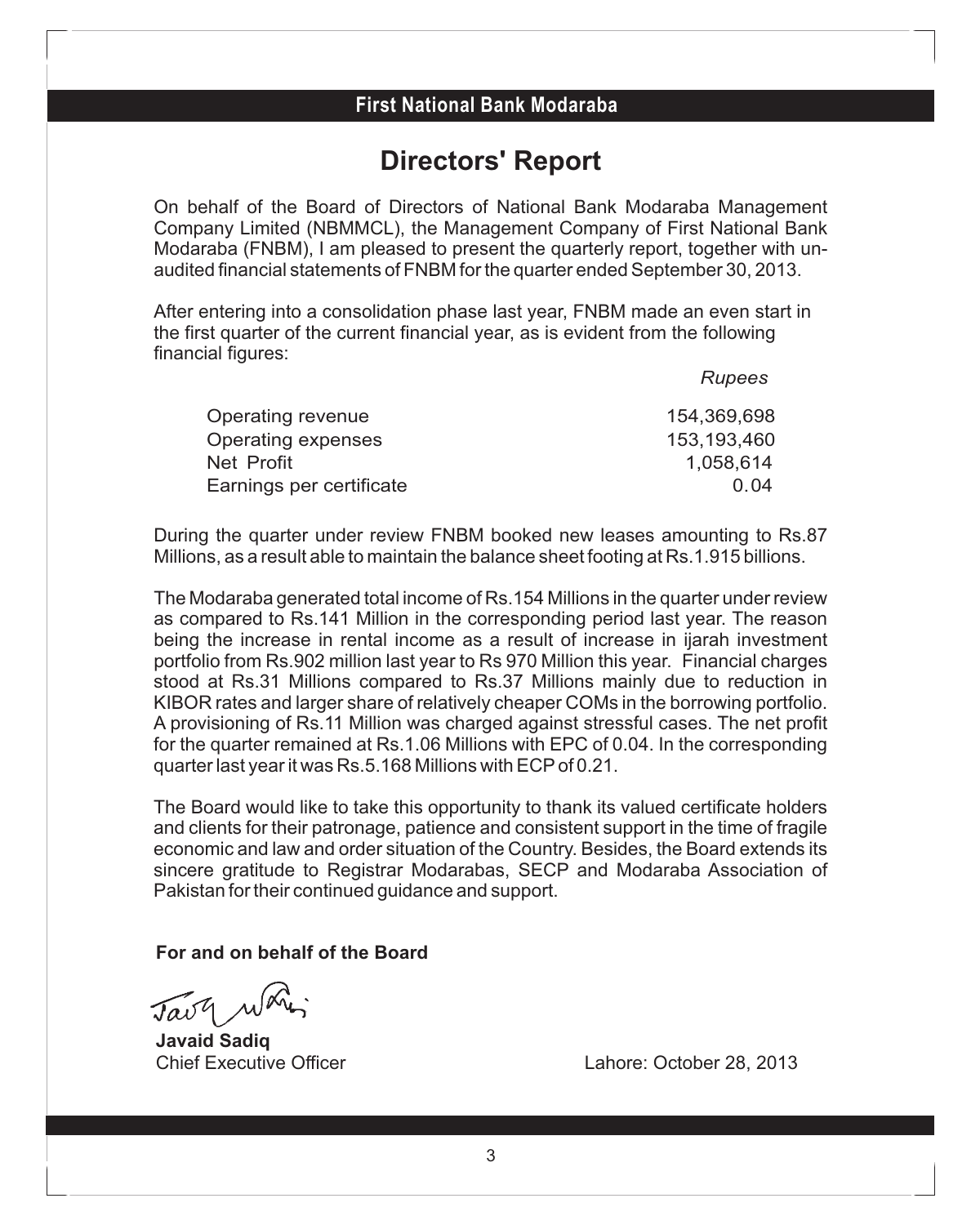### **Quarterly Report - September 30, 2010 Quarterly Report - September 30, 2013**

#### **CONDENSED INTERIM BALANCE SHEET (UNAUDITED) AS AT SEPTEMBER 30, 2013**

|                                                    |             | September 30,<br>2013 | <b>June 30,</b><br>2013 |
|----------------------------------------------------|-------------|-----------------------|-------------------------|
| <b>ASSETS</b>                                      | <b>Note</b> | <b>Rupees</b>         | <b>Rupees</b>           |
| <b>Current Assets</b>                              |             |                       |                         |
| Cash and bank balances                             |             | 14,003,527            | 20,491,454              |
| ljarah rental receivable                           |             | 69,817,859            | 65,836,987              |
| Advances, prepayments and other receivables        |             | 102,995,610           | 57,202,695              |
| <b>Accrued Profit</b>                              |             | 20,227,934            | 20,344,013              |
| Short-term morabaha investments - secured          |             | 566,241,213           | 545,476,571             |
| Short term modaraba / musharika investment         |             | 20,000,000            | 125,000,000             |
| Current portion of non-current assets              |             | 50,928,145            | 43,070,558              |
|                                                    |             | 844,214,288           | 877,422,278             |
| <b>Non-Current Assets</b>                          |             |                       |                         |
| Net investment in ijarah finance                   | 4           | 52,209,882            | 57,424,575              |
| Long-term morabaha investments - secured           |             | 44,778,874            | 44,778,874              |
| Long-term loans and deposits                       |             | 2,836,118             | 3,197,153               |
| Fixed assets under ijarah arrangements             | 5           | 970,171,061           | 1,019,001,825           |
| Fixed assets owned                                 |             | 1,738,759             | 1,896,405               |
|                                                    |             | 1,071,734,694         | 1,126,298,832           |
| <b>LIABILITIES</b>                                 |             | 1,915,948,982         | 2,003,721,110           |
| <b>Current Liabilities</b>                         |             |                       |                         |
| Creditors, accrued and other liabilities           |             | 37, 176, 179          | 36,828,247              |
| Accrued profit payable                             |             | 26,019,706            | 18,959,105              |
| Short-term finances - secured                      |             | 271,839,144           | 351,543,440             |
| Short-term certificates of musharaka - unsecured   |             | 382,543,012           | 316,705,907             |
| Current portion of long-term liabilities           |             | 405,774,268           | 465,972,978             |
|                                                    |             | 1,123,352,309         | 1,190,009,677           |
| <b>Non-Current Liabilities</b>                     |             |                       |                         |
| Long-term security deposits                        |             | 238,566,146           | 231,442,853             |
| Long-term certificate of musharaka - unsecured     |             | 52,838,077            | 19,130,000              |
| Long-term finances - secured                       |             | 188,328,575           | 251,333,319             |
| Deferred morahaba income                           |             | 13,891,860            | 13,891,860              |
|                                                    |             | 1,616,976,967         | 1,705,807,709           |
| <b>NET ASSETS</b>                                  |             | 298,972,015           | 297,913,401             |
| <b>REPRESENTED BY</b>                              |             |                       |                         |
| <b>Capital and Reserves</b>                        |             |                       |                         |
| Authorized certificate capital                     |             | 600,000,000           | 600,000,000             |
| Issued, subscribed and paid up certificate capital |             | 250,000,000           | 250,000,000             |
| <b>Reserves</b>                                    |             | 48,972,015            | 47,913,401              |
|                                                    |             | 298,972,015           | 297,913,401             |
| <b>Contigencies and commitments</b>                | 6           |                       |                         |
| .                                                  |             |                       |                         |

The annexed notes form an integral part of these financial statements.

Tav

**Lahore: October 28, 2013**

Stake Reze

Almut zur **CHIEF EXECUTIVE OFFICER DIRECTOR DIRECTOR CHIEF FINANCIAL OFFICER**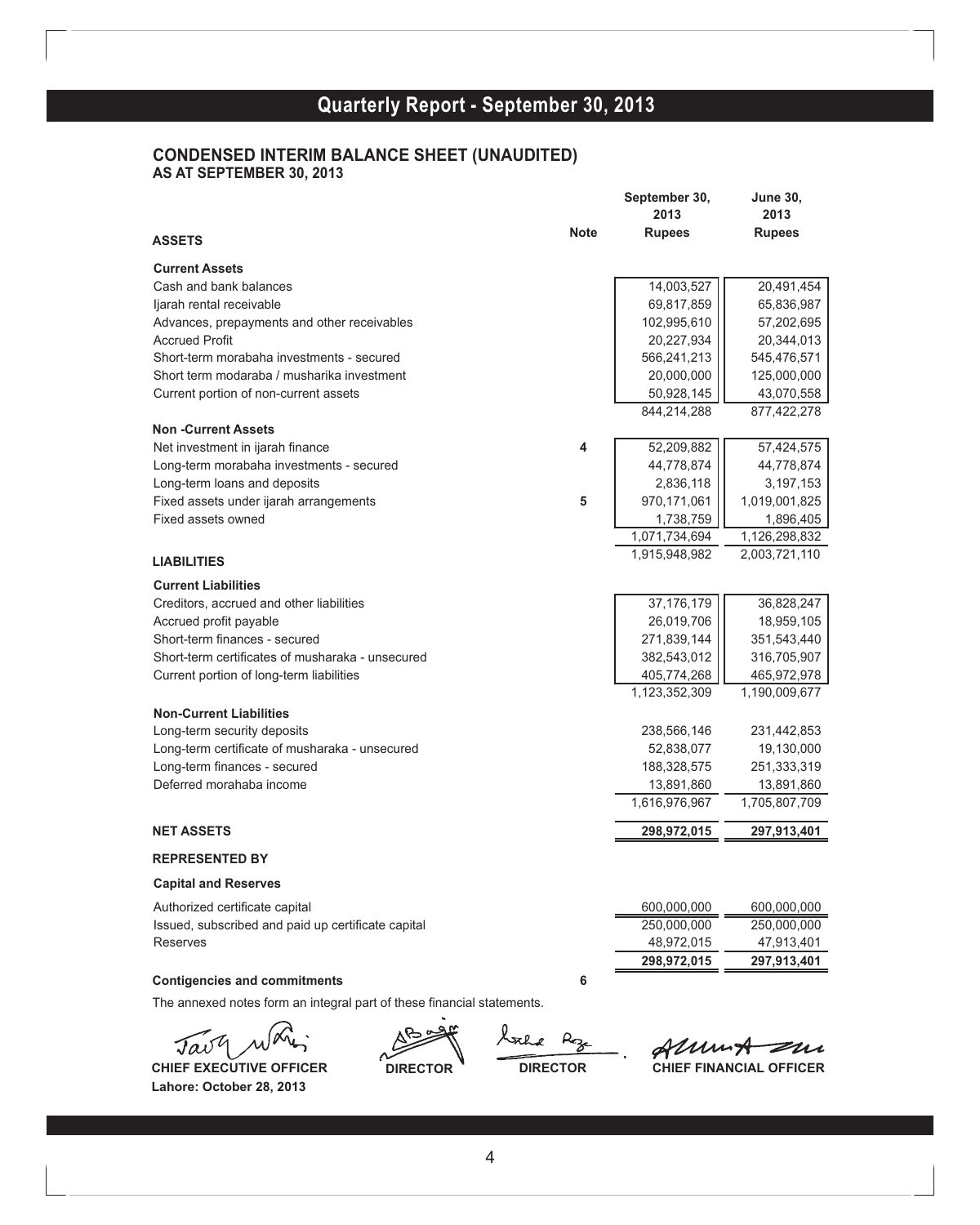### **CONDENSED INTERIM PROFIT AND LOSS ACCOUNT (UNAUDITED) FOR THE PERIOD ENDED SEPTEMBER 30, 2013**

|                                                                      |             |   | <b>Quarter ended</b>      |                          |
|----------------------------------------------------------------------|-------------|---|---------------------------|--------------------------|
|                                                                      |             |   | September 30              | September 30             |
|                                                                      |             |   | 2013                      | 2012                     |
|                                                                      | <b>Note</b> |   | <b>Rupees</b>             | <b>Rupees</b>            |
| <b>OPERATING REVENUE</b>                                             |             |   |                           |                          |
| Income from ijarah                                                   |             |   | 131,340,593               | 117,853,941              |
| Profit on morabaha finances                                          |             |   | 20,263,132                | 22,020,581               |
| Profit on musharaka / modaraba finances                              |             |   | 744,863                   |                          |
| Profit on bank deposits                                              |             |   | 8,619                     | 85,680                   |
| Gain/(Loss) on short-term investments<br>Gain on sale of fixed asset |             |   |                           | 15,972                   |
| Other income                                                         |             |   | 1,781,354<br>231,137      | 814,020<br>128,987       |
|                                                                      |             |   | 154,369,698               | 140,919,181              |
|                                                                      |             |   |                           |                          |
| <b>OPERATING EXPENDITURE</b>                                         |             |   |                           |                          |
| Operating expenses                                                   |             | 7 | 6,744,390                 | 6,637,032                |
| Depreciation on asset under Ijarah<br><b>Finance Cost</b>            |             |   | 104,397,657<br>31,051,413 | 85,713,470<br>37,825,563 |
| Allowance for potential loss in Ijarah & Morabaha                    |             |   | 11,000,000                | 5,000,000                |
|                                                                      |             |   | 153,193,460               | 135, 176, 065            |
| Operating profit                                                     |             |   | 1,176,238                 | 5,743,116                |
| Modaraba company's management fee                                    |             |   | 117,624                   | 574,312                  |
| <b>PROFIT FOR THE QUARTER</b>                                        |             |   | 1,058,614                 | 5,168,804                |
| Provision for taxation                                               |             |   |                           |                          |
| <b>PROFIT AFTER TAXATION</b>                                         |             |   | 1,058,614                 | 5,168,804                |
| UNAPPROPRIATED PROFIT BROUGHT FORWARD                                |             |   | 3,958,212                 | 45,820,756               |
| <b>PROFIT AVAILABLE FOR APPROPRIATION</b>                            |             |   | 5,016,826                 | 50,989,560               |
| Appropriation                                                        |             |   |                           |                          |
| Transfer to statutory reserve                                        |             |   | 211,723                   | 1,033,761                |
| Dividend for year ended June 30, 2013 NIL (2012: 25,000,000)         |             |   |                           | 25,000,000               |
|                                                                      |             |   | (211, 723)                | (26,033,761)             |
| UNAPPROPRIATED PROFIT CARRIED FORWARD                                |             |   | 4,805,103                 | 24,955,799               |
|                                                                      |             |   |                           |                          |
| <b>EARNINGS PER MODARABA CERTIFICATE</b>                             |             |   |                           |                          |
| Basic and diluted                                                    |             |   | 0.04                      | 0.21                     |

The annexed notes form an integral part of these financial statements.

 $\mathcal{J}a\mathcal{J}^{\prime}$ 

**Lahore: October 28, 2013**

 $\overline{z}$  0

AlumA zur **CHIEF EXECUTIVE OFFICER DIRECTOR DIRECTOR CHIEF FINANCIAL OFFICER**

5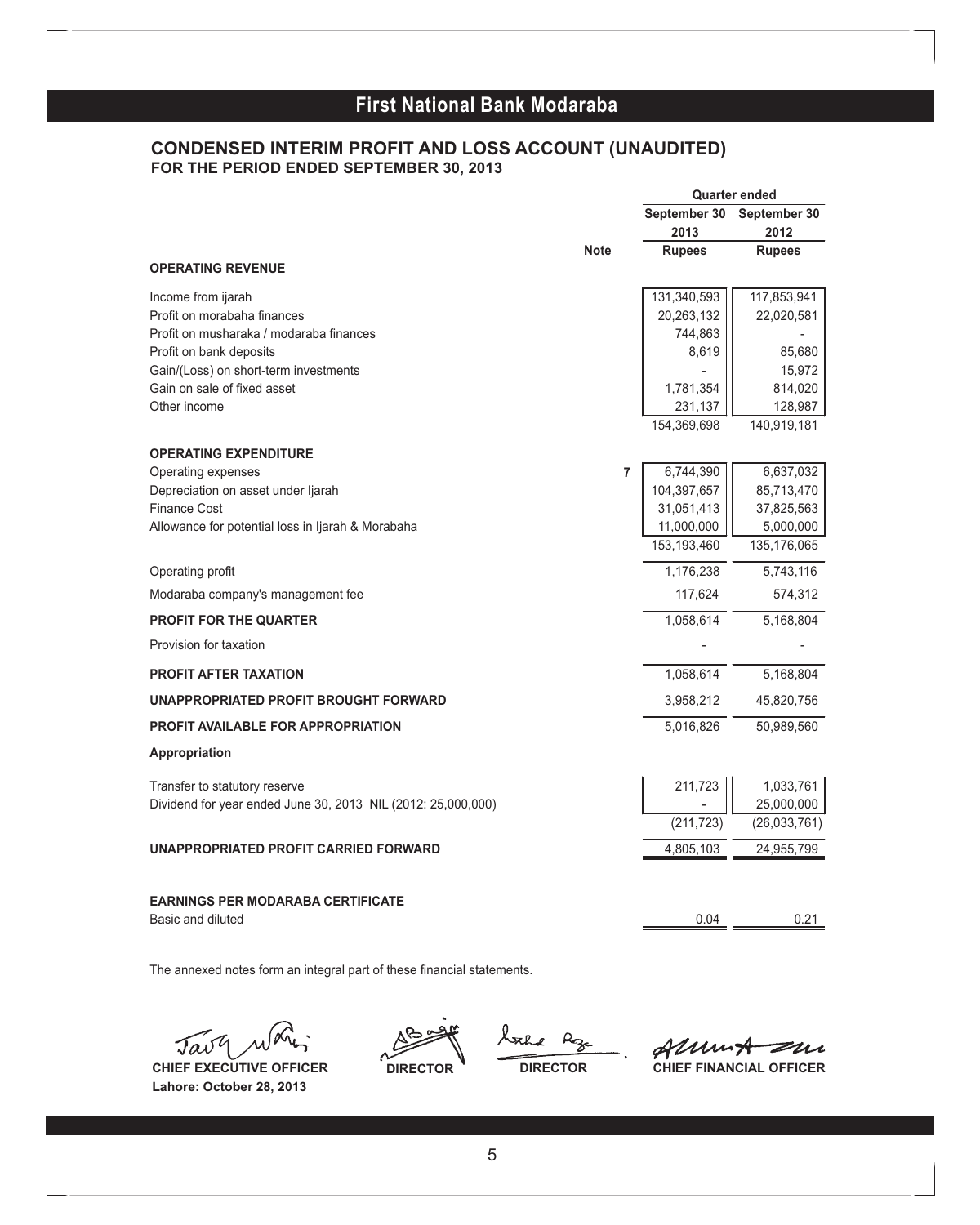### **CONDENSED INTERIM STATEMENT OF COMPREHENSIVE INCOME (UNAUDITED) FOR THE PERIOD ENDED SEPTEMBER 30, 2013**

|                                                                            | <b>Quarter ended</b> |                      |  |
|----------------------------------------------------------------------------|----------------------|----------------------|--|
|                                                                            | September 30<br>2013 | September 30<br>2012 |  |
|                                                                            | <b>Rupees</b>        | <b>Rupees</b>        |  |
| <b>Profit after taxation for the Period</b>                                | 1,058,614            | 5,168,804            |  |
| Other comprehenive income                                                  |                      |                      |  |
| Net unrealised gain / (loss) in value of<br>available for sale investments | -                    |                      |  |
| <b>Total Comprehensive Income for the Period</b>                           | 1.058.614            | 5.168.804            |  |

Tav

**Lahore: October 28, 2013**

harle Roze

Alunt  $\overline{\mathscr{Z}}\mu$ **CHIEF EXECUTIVE OFFICER DIRECTOR DIRECTOR CHIEF FINANCIAL OFFICER**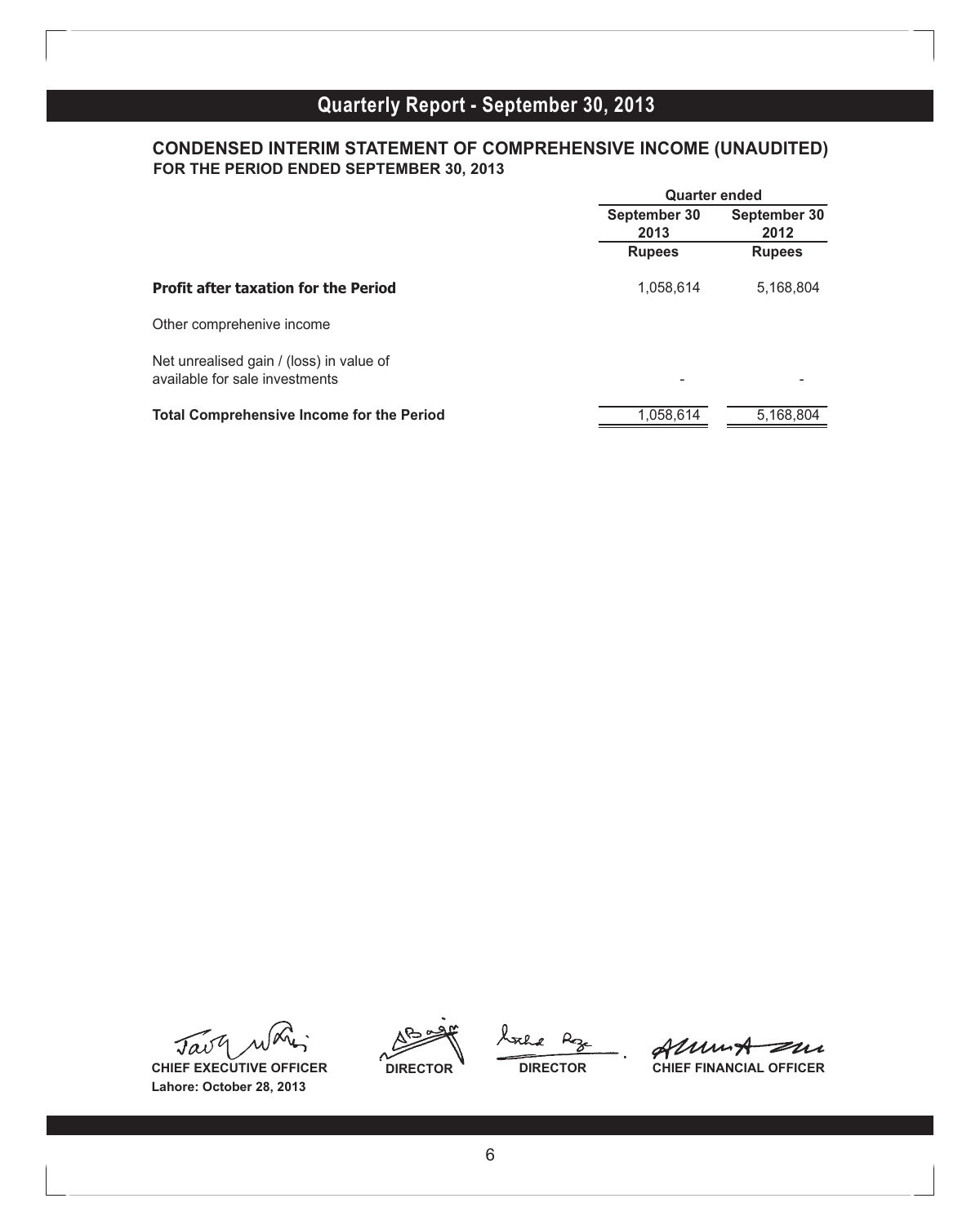#### **CONDENSED INTERIM CASH FLOW STATEMENT (UNAUDITED) FOR THE PERIOD ENDED SEPTEMBER 30, 2013**

| <b>CASH FLOWS FROM OPERATING ACTIVITIES</b>                                        | September 30<br>2013           | September 30<br>2012           |
|------------------------------------------------------------------------------------|--------------------------------|--------------------------------|
|                                                                                    | <b>Rupees</b>                  | <b>Rupees</b>                  |
| Profit for the quarter                                                             | 1.058.614                      | 5,168,804                      |
| <b>Adjustment for:</b>                                                             |                                |                                |
| Depreciation / amortization                                                        | 104,608,083                    | 85,863,228                     |
| Allowance for potential loss - Ijarah & Morabaha                                   |                                |                                |
| (Appreciation) / diminution in value of short-term investments                     |                                |                                |
| Allowance for potential loss in Ijarah & Morabaha                                  | 11,000,000                     | 5,000,000                      |
| Gain on sale of short - term investments                                           |                                | (15, 972)                      |
| Gain on sale of fixed asset                                                        | (1,781,353)                    | (814, 020)                     |
| Finance cost                                                                       | 31,051,413                     | 37,825,563                     |
| Profit on bank deposits                                                            | (8,619)                        | (85,680)                       |
|                                                                                    | 144,869,524                    | 127,773,119                    |
|                                                                                    | 145,928,138                    | 132,941,923                    |
| Working capital changes                                                            |                                |                                |
| Advances, prepayments and other receivables                                        | (45, 792, 915)                 | 42,332,976                     |
| ljarah Rental Receivable                                                           | (3,980,872)                    | 3,375,131                      |
| <b>Accrued Profit</b>                                                              | 116,079                        | 10,919,748                     |
| Short-term morabaha investment                                                     | (29,651,268)                   | 9,548,072                      |
| Short-term musharaka / modaraba investment                                         | 105,000,000                    |                                |
| Investment in ijarah                                                               | (2,642,894)                    | 3,610,129                      |
| Security deposits from lessees                                                     | 8,383,793                      | 23,754,381                     |
| Long - term morabaha investment                                                    | 2,311,174                      | 7,353,554                      |
| Creditors, accrued and other liabilities                                           | (347, 932)                     | 43,441,299                     |
| Dividend Payable                                                                   |                                | (25,000,000)                   |
|                                                                                    | 33,395,165                     | 119,335,290                    |
| Cash generated from operations                                                     | 179,323,303                    | 252,277,213                    |
| Finance cost paid                                                                  | (23,990,812)                   | (31, 168, 891)                 |
| Profit Received on bank deposits                                                   | 8,619                          | 99,100                         |
| Net cash flow from operating activities                                            | 155,341,110                    | 221,207,422                    |
| <b>CASH FLOWS FROM INVESTING ACTIVITIES</b>                                        |                                |                                |
| Purchase of fixed assets                                                           | (87, 505, 034)                 | (126, 961, 690)                |
| Proceeds from disposal of fixed assets                                             | 33,666,714                     | 31,264,020                     |
| Long-term loans and deposits                                                       | 361,035                        | (1, 344, 573)                  |
| Net cash used in investing activities                                              | (53, 477, 285)                 | (97, 042, 243)                 |
| <b>CASH FLOWS FROM FINANCING ACTIVITIES</b>                                        |                                |                                |
|                                                                                    |                                |                                |
| Long - term financing - net                                                        | (25,000,000)                   | (25,766,650)                   |
| Repayment of long-term financing                                                   | (79, 704, 296)                 | (248, 704, 489)                |
| Certificate of Musharaka - unsecured<br>Net cash flow used in financing activities | (3,647,456)<br>(108, 351, 752) | 160,565,353<br>(113, 905, 786) |
|                                                                                    |                                |                                |
| <b>NET INCREASE IN CASH AND CASH EQUIVALENTS</b>                                   | (6,487,927)                    | 10,259,393                     |
| CASH AND CASH EQUIVALENTS AT BEGINNING OF QUARTER                                  | 20,491,454                     | 17,414,856                     |
| <b>CASH AND CASH EQUIVALENTS AT END OF QUARTER</b>                                 | 14,003,527                     | 27,674,249                     |

The annexed notes form an integral part of these financial statements.

Tav

**Lahore: October 28, 2013**

hrhe Reze

í

**CHIEF EXECUTIVE OFFICER DIRECTOR DIRECTOR CHIEF FINANCIAL OFFICER** 

**Quarter ended**

7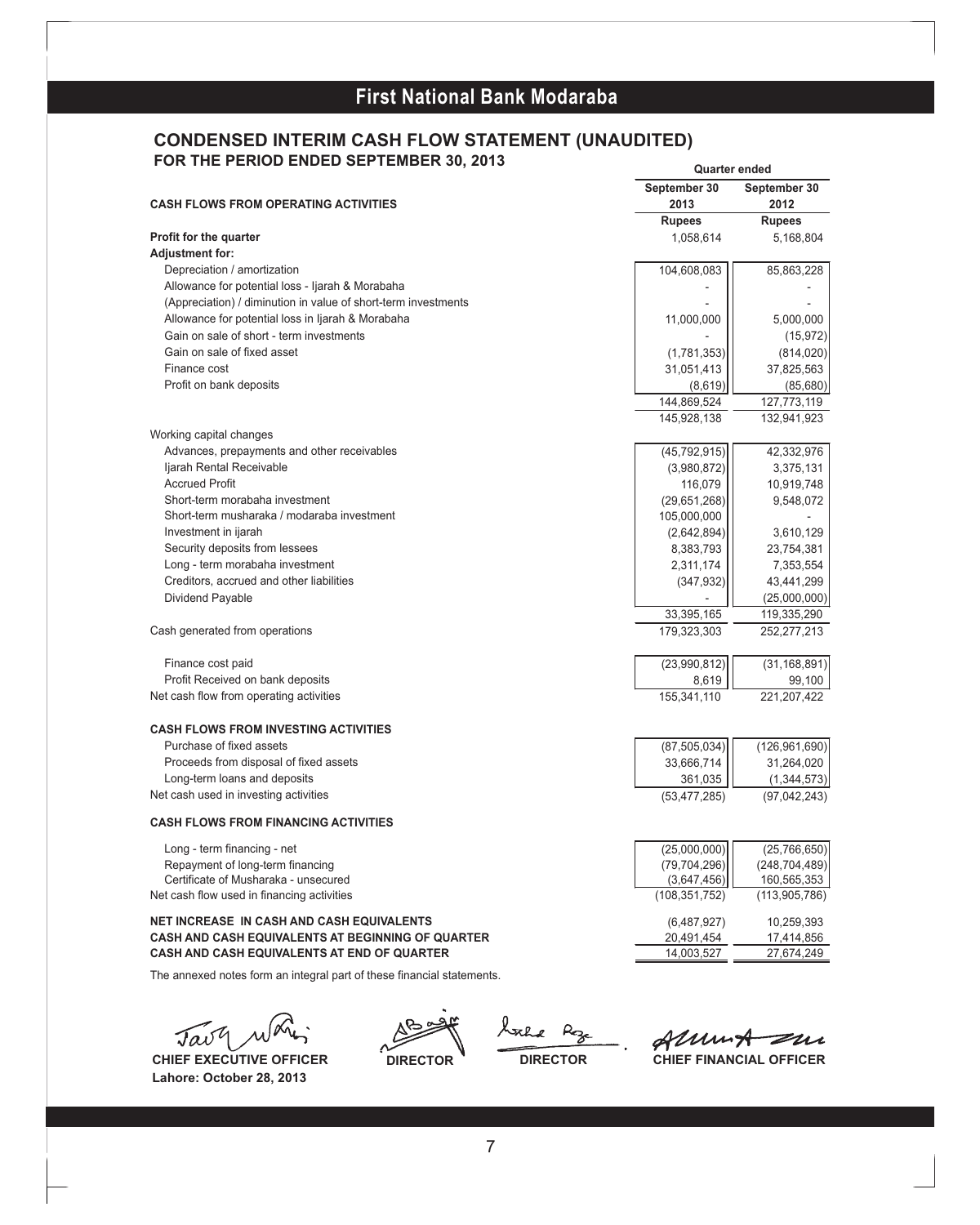#### **CONDENSED INTERIM STATEMENT OF CHANGES IN EQUITY (UNAUDITED) FOR THE PERIOD ENDED SEPTEMBER 30, 2013**

|                                                                 | capital     | Certificate Capital reserves Revenue<br><b>Statutory</b><br>reserves |                          | reserves<br>Unappropriated<br>profits | <b>Total Equity</b> |
|-----------------------------------------------------------------|-------------|----------------------------------------------------------------------|--------------------------|---------------------------------------|---------------------|
|                                                                 |             |                                                                      |                          |                                       |                     |
| Balance as at June 30, 2012                                     | 250,000,000 | 43,955,189                                                           | ä,                       | 45,820,756                            | 339,775,945         |
| Profit for the period                                           |             |                                                                      |                          | 5,168,804                             | 5,168,804           |
| Transferred to statutory reserves                               |             | 1,033,761                                                            |                          | (1,033,761)                           |                     |
|                                                                 |             |                                                                      |                          |                                       |                     |
| Profit Distribution for year @ Re.1 per modaraba<br>certificate |             |                                                                      | $\overline{\phantom{0}}$ | (25,000,000)                          | (25,000,000)        |
| Balance as at September 30, 2012                                | 250,000,000 | 44,988,950                                                           | $\blacksquare$           | 24,955,799                            | 319,944,749         |
| Loss for the period                                             |             |                                                                      |                          | (22,031,348)                          | (22,031,348)        |
| Transferred to statutory reserves                               |             | (1,033,761)                                                          |                          | 1,033,761                             |                     |
| <b>Profit Distribution</b>                                      |             |                                                                      |                          |                                       |                     |
| Balance as at June 30, 2013                                     | 250,000,000 | 43,955,189                                                           |                          | 3,958,212                             | 297,913,401         |
| Profit for the period                                           |             |                                                                      |                          | 1,058,614                             | 1,058,614           |
| Transferred to statutory reserves                               |             | 211,723                                                              |                          | (211, 723)                            |                     |
|                                                                 |             |                                                                      |                          |                                       |                     |
| Balance as at September 30, 2013                                | 250,000,000 | 44,166,912                                                           | ٠                        | 4,805,103                             | 298,972,015         |

The annexed notes form an integral part of these financial statements.

Tav

**Lahore: October 28, 2013**

Ixhe  $Re_{3c}$ 

Almut zur **CHIEF EXECUTIVE OFFICER DIRECTOR DIRECTOR CHIEF FINANCIAL OFFICER**

8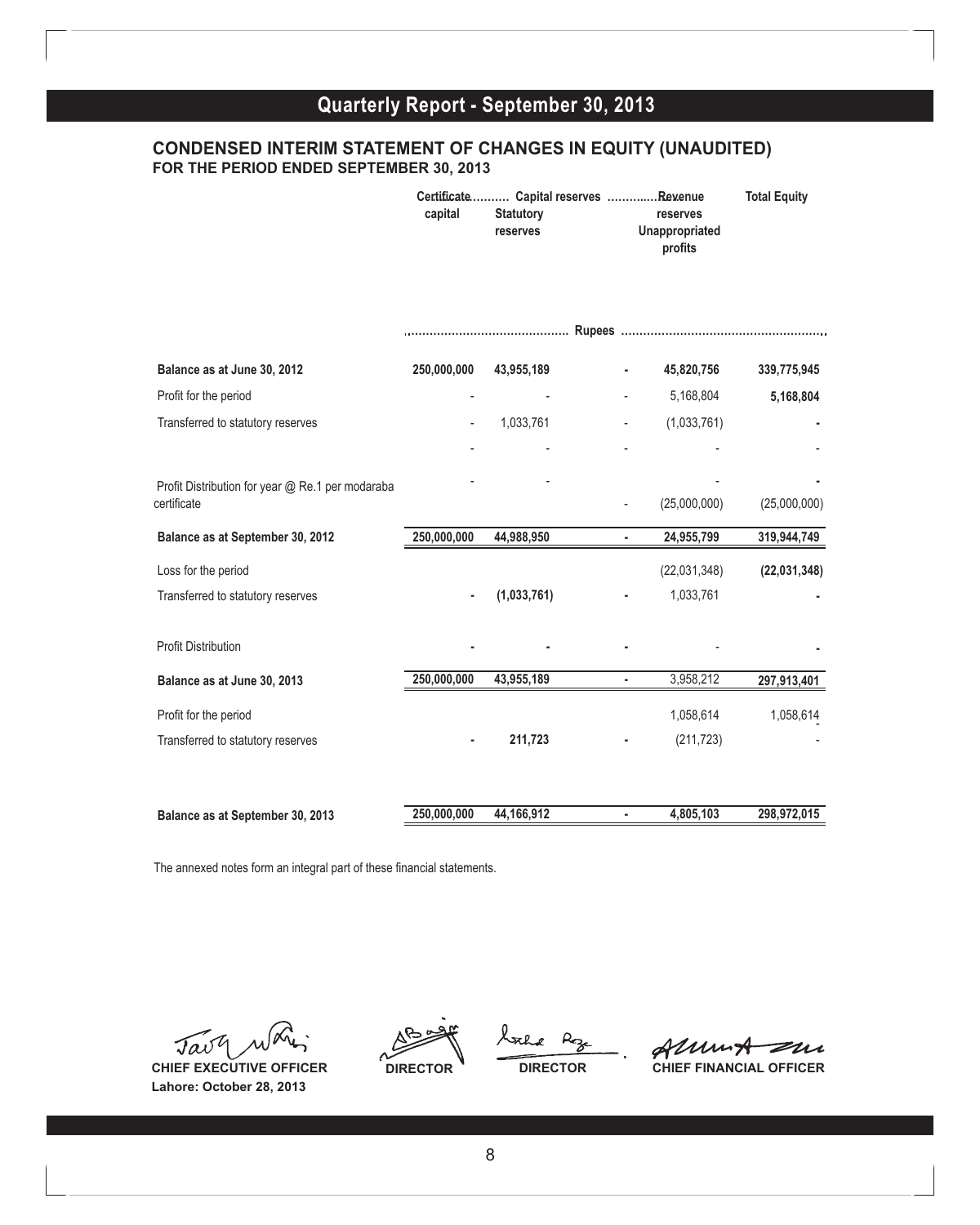#### **SELECTED EXPLANATORY NOTES TO AND FORMING PART OF THE INTERIM FINANCIAL INFORMATION FOR THE PERIOD ENDED SEPTEMBER 30, 2013**

#### **1 LEGAL STATUS AND OPERATIONS**

First National Bank Modaraba (" the Modaraba") is a multi purpose, perpetual and multi dimensional modaraba formed under the Modaraba Companies and Modaraba (Floatation and Control) Ordinance, 1980 and rules framed there under and is managed by National Bank Modaraba Management Company Limited (a wholly owned subsidiary of National Bank of Pakistan), incorporated in Pakistan under the Companies Ordinance, 1984 and registered with registrar of Modaraba Companies. The registered office of the Modaraba is situated at 5th floor, National Bank of Pakistan, Regional Headquarters Building, 26 - McLagon Road , Lahore. The Modaraba is listed on Karachi and Lahore stock exchanges. The Modaraba commenced its business operations on December 04, 2003 and is currently engaged in various islamic modes of financing and operations including Ijarah, Musharaka and Morabaha arrangements.

The Modaraba is currently engaged in various Islamic modes of financing and business including ijarah, musharaka and morabaha arrangements.

#### **2 BASIS OF PREPARATION**

These financial statements have been prepared in accordance with the directives issued by the Securities & Exchange Commission of Pakistan and are in compliance with the International Accounting Standard 34 "Interim Financial Reporting" and being submitted to certificate holders as required by Section 245 of the Companies Ordinance, 1984.

These financial statements are unaudited. The accounting policies adopted for preparation of these interim financial statements are consistant with those applied in the preparation of the preceding annual published financial statements of the Modaraba for the year ended June 30, 2013.

#### **3 TAXATION**

The income of non-trading modarabas is exempt from income tax, provided not less than 90% of its profits are distributed to the certificate holders. The Modaraba intends to continue availing the tax exemption and hence no provision for tax liability for the quarter ended September 30, 2013 is made in the financial statements.

**September 30, June 30,**

|     |                                                                   | <b>Note</b> | 2013<br><b>Rupees</b> | 2013<br><b>Rupees</b> |
|-----|-------------------------------------------------------------------|-------------|-----------------------|-----------------------|
| 4   | <b>NET INVESTMENT IN LEASE / IJARAH FINANCE</b>                   |             |                       |                       |
|     | Minimum lease / ijarah payments receivable                        |             | 103,470,994           | 106,690,105           |
|     | Residual value of leased assets                                   |             | 5,771,116             | 5,771,116             |
|     | Gross investment in lease / ijarah finance                        |             | 109,242,110           | 112,461,221           |
|     | Less: Unearned finance income                                     |             | 21,478,155            | (27, 340, 160)        |
|     | Net investment in lease / ijarah finance                          |             | 87,763,955            | 85,121,061            |
|     | Less: allowance for potential ijarah losses                       |             | (4,920,743)           | (4,920,743)           |
|     | Less: Current portion of net investment in lease / ijarah finance |             | (30,633,330)          | (22, 775, 743)        |
|     |                                                                   |             | 52,209,882            | 57,424,575            |
| 5   | <b>FIXED ASSETS</b>                                               |             |                       |                       |
|     | Leased out                                                        | 5.1         | 970,171,061           | 725,840,696           |
|     | Owned                                                             | 5.2         | 1,738,759             | 1,416,498             |
|     |                                                                   |             | 971,909,820           | 727,257,194           |
| 5.1 | FIXED ASSETS - LEASED OUT                                         |             |                       |                       |
|     | Opening written down value                                        |             | 1,019,001,825         | 891,244,292           |
|     | Additions during the period                                       |             |                       |                       |
|     | Tangible                                                          |             |                       |                       |
|     | Plant and machinery                                               |             | 40,228,037            | 390,897,542           |
|     | Vehicles                                                          |             | 47,224,217            | 247,525,451           |
|     |                                                                   |             |                       |                       |
|     |                                                                   |             | 87,452,254            | 638,422,993           |
|     | Disposal during the period                                        |             | (31, 885, 361)        | (129, 648, 203)       |
|     | Less:                                                             |             |                       |                       |
|     | Depreciation / amortization charged during the period             |             | (104, 397, 657)       | (381, 017, 257)       |
|     |                                                                   |             | 970,171,061           | 1,019,001,825         |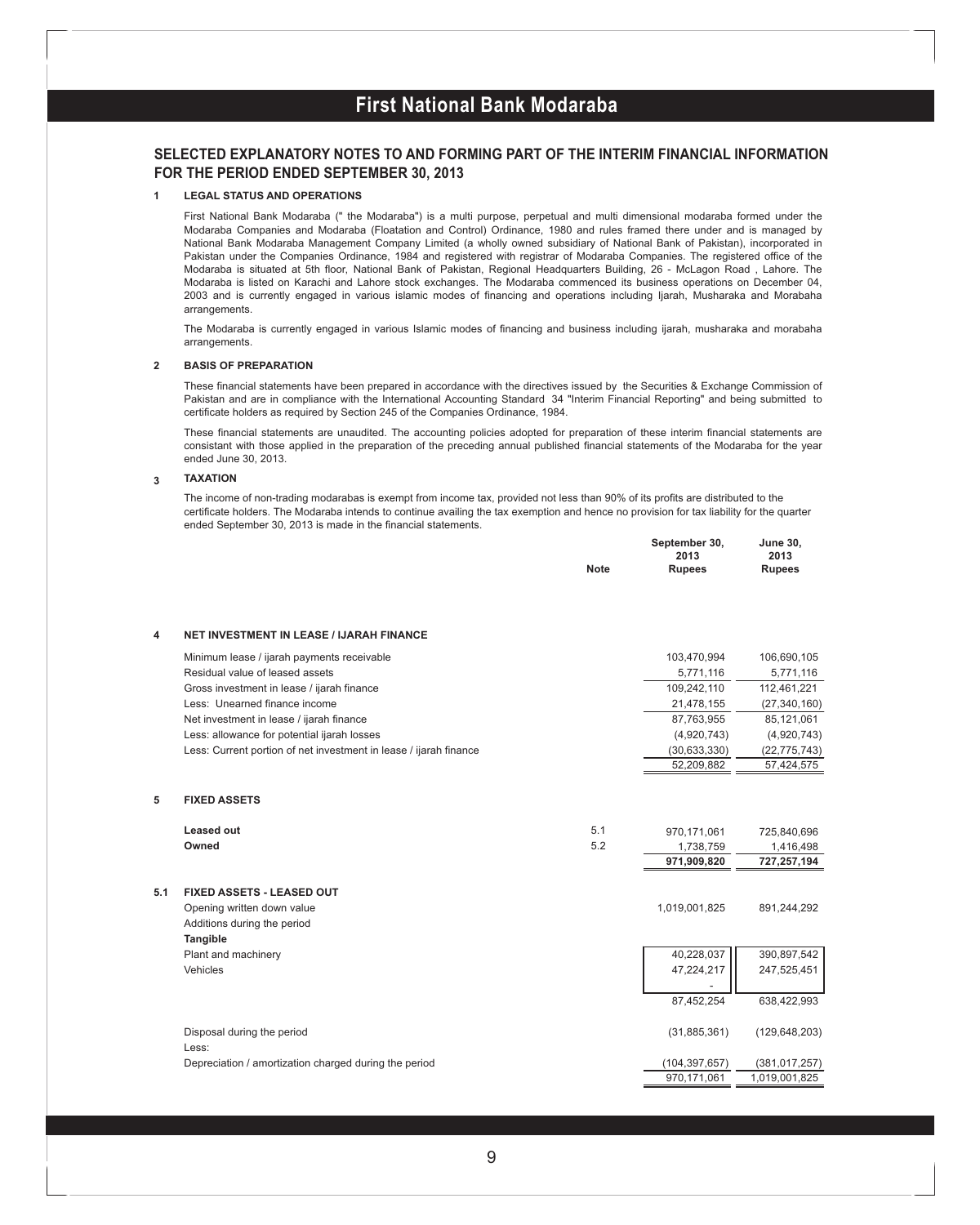| 5.2            | <b>FIXED ASSETS - OWNED</b>                                                              | September 30,<br>2013<br><b>Rupees</b> | <b>June 30,</b><br>2013<br><b>Rupees</b> |
|----------------|------------------------------------------------------------------------------------------|----------------------------------------|------------------------------------------|
|                | Opening written down value                                                               | 1,896,405                              | 1,662,582                                |
|                | Additions during the period                                                              |                                        |                                          |
|                | Tangible                                                                                 |                                        |                                          |
|                | Vehicles                                                                                 |                                        |                                          |
|                | Computers and accessories                                                                | 52,780                                 | 554,764                                  |
|                | Office equipment                                                                         |                                        |                                          |
|                | Intangible                                                                               |                                        |                                          |
|                | Software                                                                                 |                                        | 434,000                                  |
|                |                                                                                          | 52,780                                 | 988,764                                  |
|                | Less:                                                                                    |                                        |                                          |
|                | Disposal                                                                                 |                                        |                                          |
|                | Depreciation / amortization charged during the period                                    | (210, 426)                             | (754, 941)                               |
|                |                                                                                          | 1,738,759                              | 1,896,405                                |
| 6              | <b>CONTINGENCIES AND COMMITMENTS</b>                                                     |                                        |                                          |
|                | <b>Contingencies</b>                                                                     |                                        |                                          |
|                | There were no known material contingencies as at<br>September 30, 2013. (June 2013: Nil) |                                        |                                          |
|                | <b>Commitments</b><br>ljarah/morahaba contracts approved but not disbursed.              | 153,536,600                            | 228,885,600                              |
|                |                                                                                          | <b>Quarter ended</b>                   |                                          |
|                |                                                                                          | September 30                           | September 30                             |
|                |                                                                                          | 2013                                   | 2012                                     |
|                |                                                                                          | <b>Rupees</b>                          | <b>Rupees</b>                            |
| $\overline{7}$ | <b>OPERATING EXPENSES</b>                                                                |                                        |                                          |
|                | Salaries, allowances and other benefits                                                  | 5,373,288                              | 5,770,648                                |
|                | Communication expenses                                                                   | 69,339                                 | 56,780                                   |
|                | Traveling and conveyance                                                                 | 212,293                                | 72,164                                   |
|                | Vehicle running expenses                                                                 | 136,360                                | 113,409                                  |
|                | Postage and stamps                                                                       | 7,596                                  | 6,574                                    |
|                | Advertisement                                                                            | 40,000                                 |                                          |
|                | Legal and professional charges<br>Repairs and maintenance                                | 194,848<br>227,845                     | 76,249<br>220,742                        |
|                | Insurance                                                                                | 116,839                                | 45,792                                   |
|                | Stationery, printing and other expenses                                                  | 26,745                                 | 18,156                                   |
|                | Depreciation / amortization                                                              | 210,426                                | 149,758                                  |
|                | Entertainment                                                                            | 39,395                                 | 51,070                                   |
|                | Other expenses                                                                           | 89,416                                 | 55,690                                   |
|                |                                                                                          | 6,744,390                              | 6,637,032                                |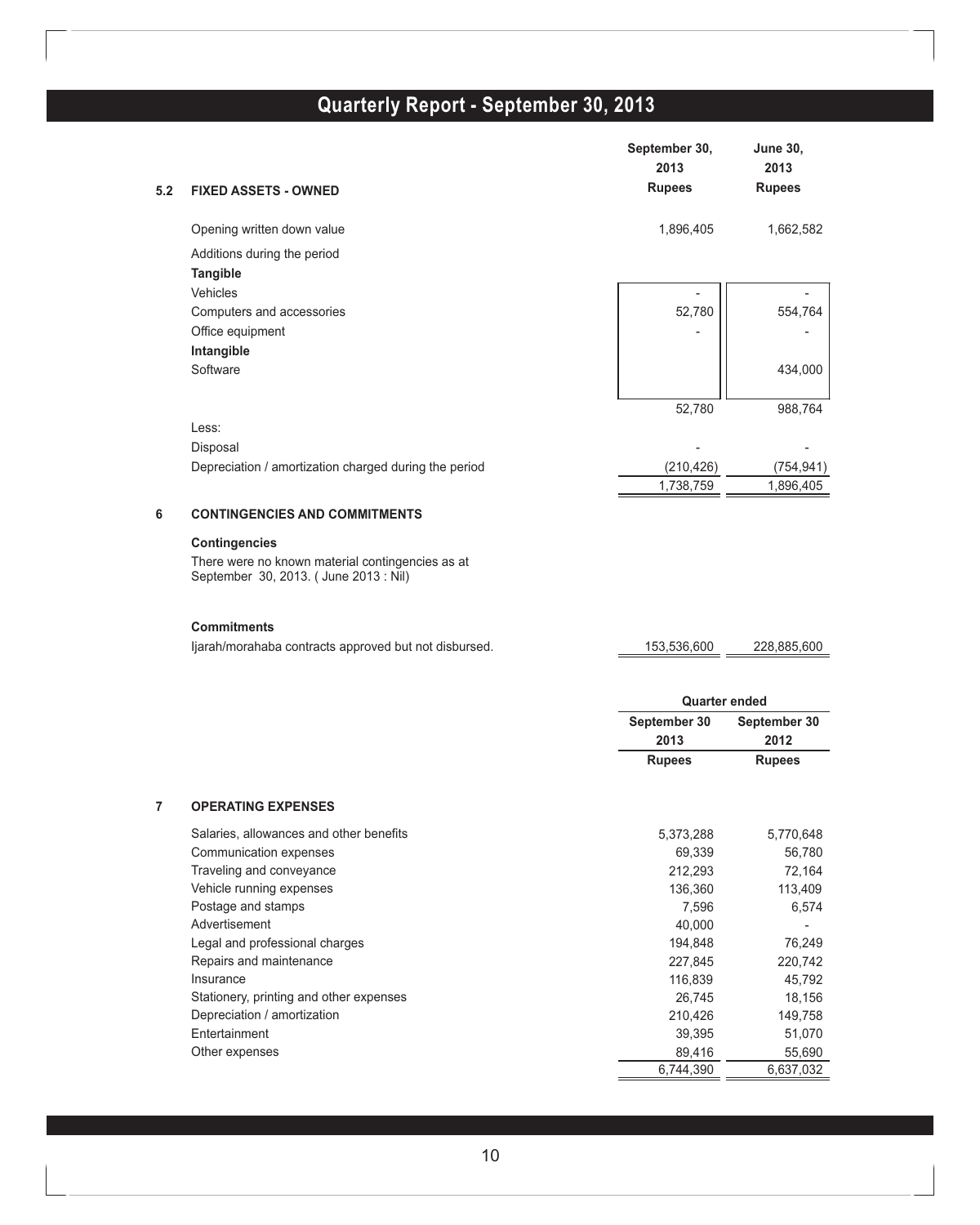#### **8 BALANCES AND TRANSACTIONS WITH RELATED PARTIES**

Modaraba management fee at the rate of 10% of the profit before tax has been recorded as payable to National Bank Modaraba Management Company Ltd U/s 18 of the Modaraba Companies and Modaraba (Floatation and Control) Ordinance, 1980

|                                                                     |                                                                         |                               | September 30<br>2013 | September 30<br>2012 |
|---------------------------------------------------------------------|-------------------------------------------------------------------------|-------------------------------|----------------------|----------------------|
|                                                                     |                                                                         |                               | <b>Rupees</b>        | <b>Rupees</b>        |
| <b>Transactions with related parties</b><br><b>Related Party</b>    | Relationship                                                            | <b>Nature of Transactions</b> |                      |                      |
| National Bank of Pakistan                                           | Holding company                                                         | musharaka obtained            | 17,691,929           | 14,000,000           |
| National Bank of Pakistan                                           | Holding company                                                         | musharaka repaid              | 25,000,000           | 136,937,720          |
| National Bank of Pakistan                                           | Holding company                                                         | Profit paid                   | 6,764,731            | 10,489,146           |
| National Bank of Pakistan                                           | Holding company                                                         | ljarah repaid                 | 8,684,369            | 13,949,191           |
| National Bank of Pakistan                                           | Holding company                                                         | Profit on Ijarah              | 1,329,775            | 2,302,593            |
| National Bank Modaraba<br>Management Company                        |                                                                         |                               |                      |                      |
| Limited                                                             | Management Company                                                      | Management fee                | 117,624              | 574,312              |
|                                                                     |                                                                         |                               | September 30<br>2013 | June 30<br>2013      |
| Balances outstanding at the period end                              |                                                                         |                               | <b>Rupees</b>        | <b>Rupees</b>        |
|                                                                     | NIDA/current accounts with National Bank of Pakistan (running balances) |                               | 12,167,848           | 11,937,268           |
| Finances under musharaka arrangement from National Bank of Pakistan |                                                                         | 340,974,730                   | 348,282,801          |                      |
| Net investment in lease / ljarah finance to National Bank Limited   |                                                                         | 31,561,096                    | 40,617,948           |                      |
| Current accounts with National Bank of Pakistan                     |                                                                         |                               | 939,637              | 922,016              |
| Balance payable to Modaraba Management company                      |                                                                         |                               | 466,348              | 348,724              |

#### **9 OTHERS**

There were no other significant activities since September 30, 2013 affecting the financial statements.

#### **10 DATE OF AUTHORIZATION FOR ISSUE**

These financial statements were authorized for issue on October 28, 2013 by the Board of Directors of the National Bank Modaraba Management Company Limited.

#### **11 GENERAL**

Corresponding figures have been rearranged and reclassified wherever necessary for the purpose of comparison. Figures have been rounded off to the nearest rupee.

Tavy

**Lahore: October 28, 2013**

í

Almut zur **CHIEF EXECUTIVE OFFICER DIRECTOR DIRECTOR CHIEF FINANCIAL OFFICER**